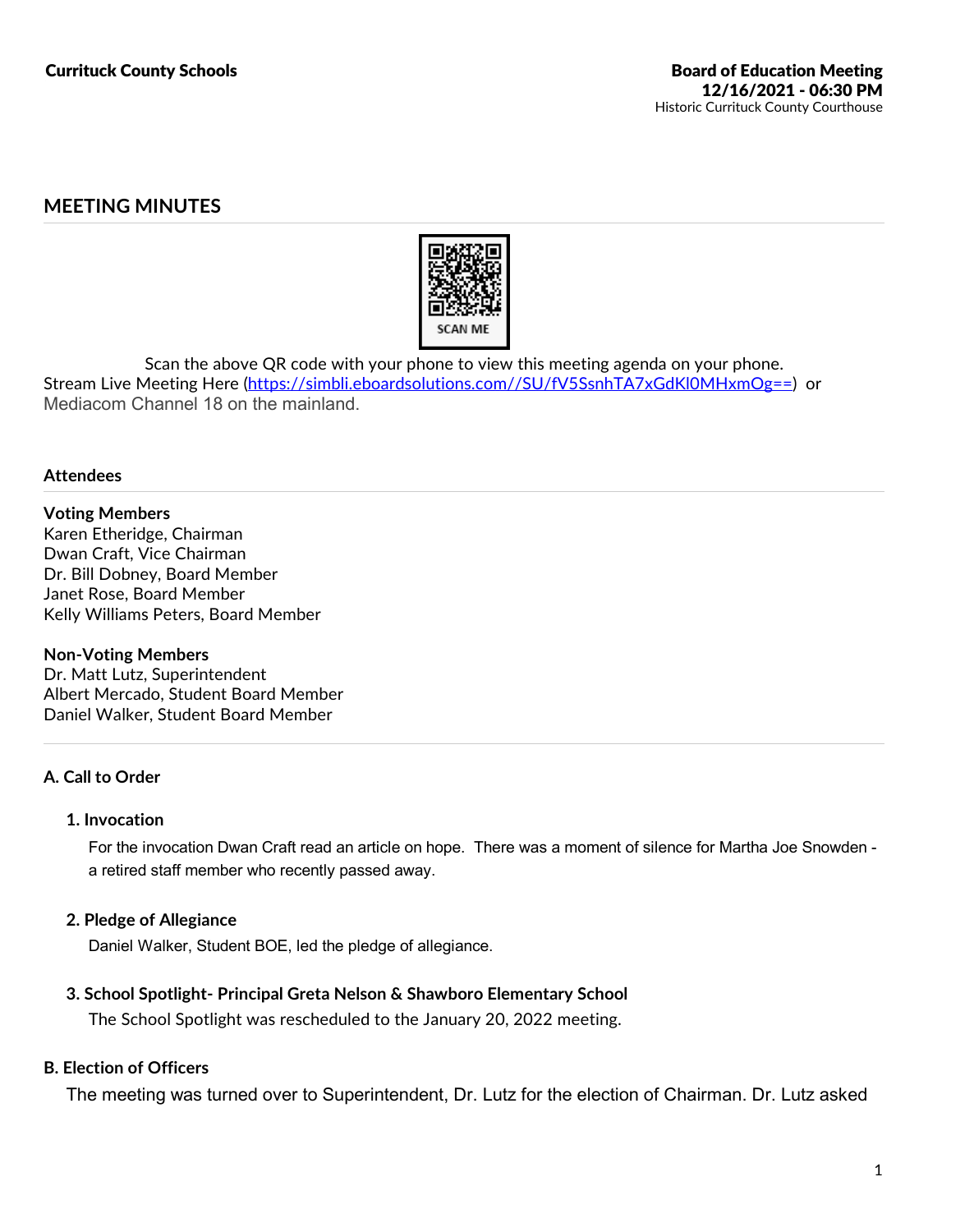for a nomination for Chairman. Dr. Dobney nominated Karen Etheridge, seconded by Janet Rose. All were in favor.

The meeting was returned to Chairman Etheridge. Chairman Etheridge nominated Janet Rose, second by Dwan Craft. All were in favor.

- **1. Chairman**
- **2. Vice-Chairman**

## **C. Public Comment Session**

Public Comment Session- Jason Smith of Moyock NC asked the Board to consider lifting the mask mandate. He is aware of the seasonal concerns with colds but asked the Board to review the mask mandate. He added that Chesapeake Schools recently made masks optional.

## **D. Approval of Agenda (Action)**

Motion made by: Dwan Craft Motion seconded by: Kelly Williams Peters Voting: Unanimously Approved

## **E. Student Board Member Report**

Student Board Members, Albert Mercado and Daniel Walker, gave a report on athletics, school events and student competitions.

## **F. Exceptional Children's Department Overview & Update**

Jamie Miller, Exceptional Children's Director, presented an overview of the Exceptional Children's Department. She explained the department's process when a student is referred for special education services. Following the referral, eligibility criteria must be met. A team will review the data to determine if an IEP is needed. IEP's are updated annually or more often, if required. A transfer student with an IEP must have a meeting within 10 days of enrollment to determine services.

Ms. Miller presented EC data for each grade level and school. The department serves approximately 570 preschool and special needs students. In addition to teachers and teacher assistants - there are a number of support staff such as occupational therapists, speech language pathologists, and psychologists.

The main source of the funding comes from the State. The April 1st headcount is used to generate funding for the following year. Federal funding is based on the December 1st headcount. The department is constantly looking for other funding sources such as grants, etc.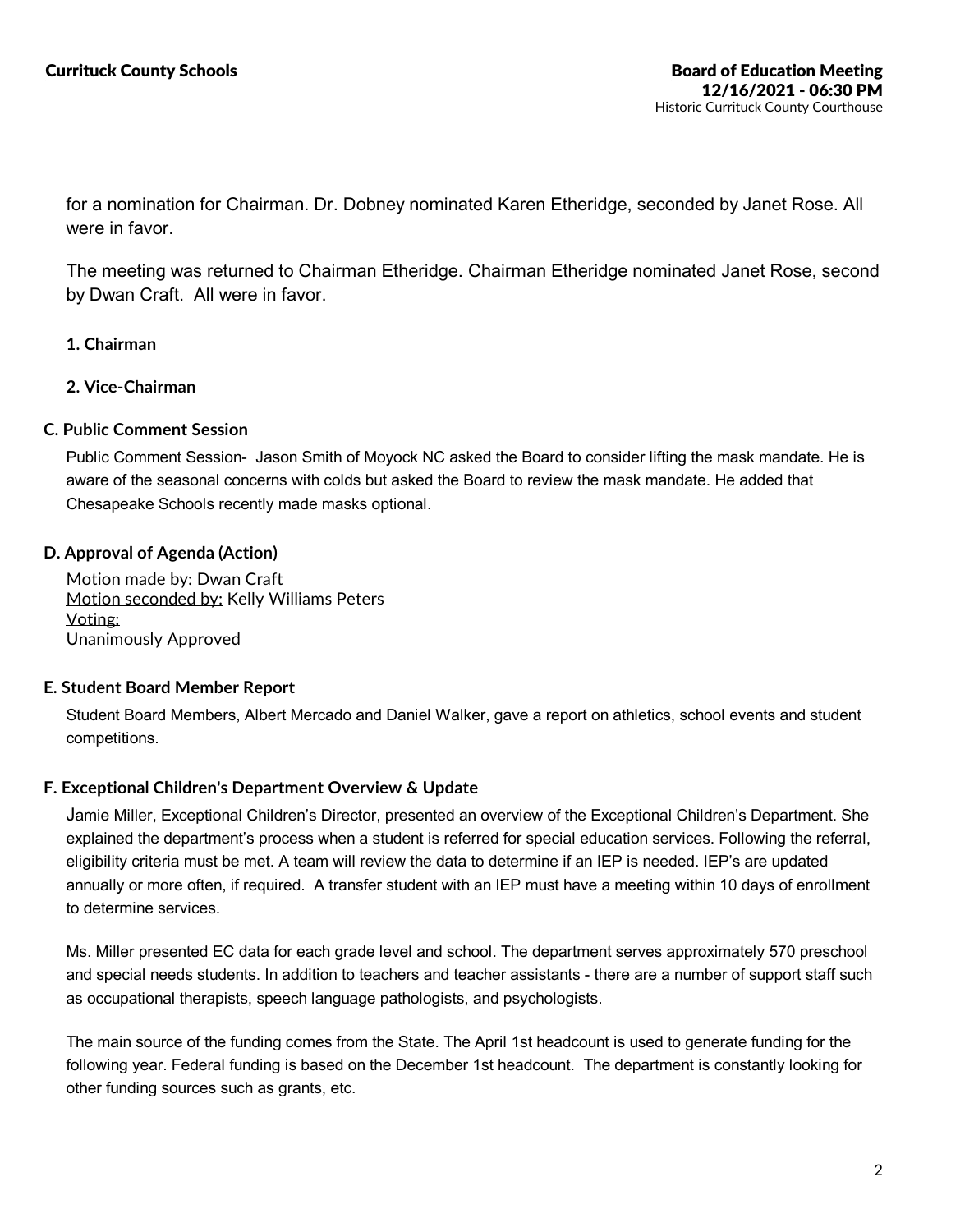Recently, the department hosted the Special Olympics. Partnering with Parks and Recreation, the event was held at Currituck County High School. Ms. Miller also recognized her staff for filling in and covering vacancies. Community agencies assisting the department include the Currituck Education Foundation, Currituck Kids, and Knights of Columbus.

Janet Rose asked about the funding source for special services obtained for students outside the district. Ms. Miller said the district funds those services as well

Kelly Peters asked about the turnover rate and available positions. Ms. Miller said the pandemic has affected the department and positions. Dr. Lutz added that while the department had some turnover, positions had also been added to the department.

## **G. Safe Schools Update**

Virginia Arrington, Student Services Coordinator, thanked the district's nurses for going above and beyond. Besides normal services, nurses are conducting Covid testing and supporting staff in any way possible.

Ms. Arrington also provided an update on the district's mental health training. To date 67% of staff members have completed the training with more than 90% nearing completion. All staff at Knotts Island Elementary have completed the training. School Nutrition workers are also participating.

Ms. Arrington presented the COVID positivity rate following the Thanksgiving break. Positive cases are decreasing. As more staff and students are taking part in the testing program the turnaround time has increased from 9 hours to 13 hours- but students and staff are contacted the following day.

She also recognized Currituck Kids for providing additional items such as clothing and snacks. They also take part in the backpack program providing food to students over the weekends and breaks.

Dwan Craft made a motion that on January 18th the district would move to make masks optional for students and staff. This will allow a two-week period following the holiday break to ensure any COVID cases do not impact student attendance and/or quarantines. Athletes will still be required to wear masks while on the bench and on buses. The motion was seconded by Janet Rose.

Dr. Dobney said that he was also concerned with spread over the holidays and was in favor of the two weeks that would allow time to review the situation. The Board may need to call a special meeting in case COVID increases in the schools.Kelly Peters thanked all the parents and staff members who have contacted the Board concerning the matter.

Janet Rose stated that the recent play that allowed the actors to perform maskless was better- it allowed everyone to hear the actors.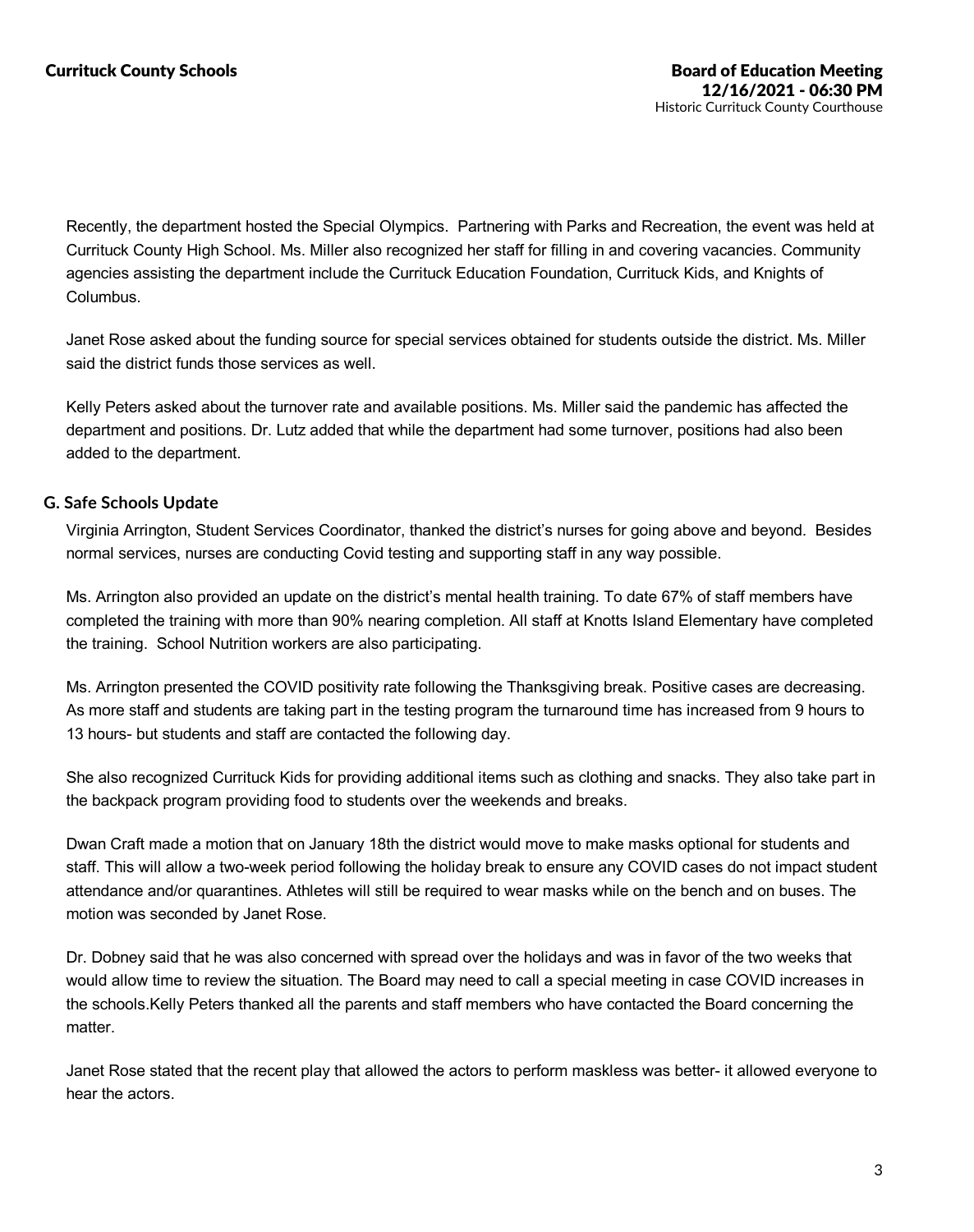Chairman Etheridge said as a Board, the mask mandate is not preferred. They do not like the mask mandate but student safety is a top priority. She believes the district is on the right track and will continue to closely monitor the situation. Dr. Dobney reminded everyone that the requirement for everyone to wear a mask on a school bus is a federal law. All were in favor.

## **1. Masks in the Schools (Action)**

Motion made by: Dwan Craft Motion seconded by: Janet Rose Voting: Unanimously Approved

## **H. Field Trips:**

## **1. CCHS - JROTC - Curriculum In Action Trip to Washington, DC, Dec. 19-21, 2021**

### **I. Consent Agenda (Action)**

Motion made by: Dr. Bill Dobney Motion seconded by: Dwan Craft Voting: Unanimously Approved

- **1. Personnel Report Dated December 16, 2021**
	- **a. Confidential Leave Report December 16, 2021**
- **2. Board Meeting Minutes November 18, 2021**
- **3. Surplus Items:**
	- **a. Activity Bus #8116 -2002 YR**
	- **b. Mini Bus #8113 -2003 YR**
- **4. Banking Reconcilliation**
- **5. Budget Amendments**
- **6. Substitute Teacher Pay Increase**
- **7. 2021 Fall Policy Update -2nd Reading & Adoption**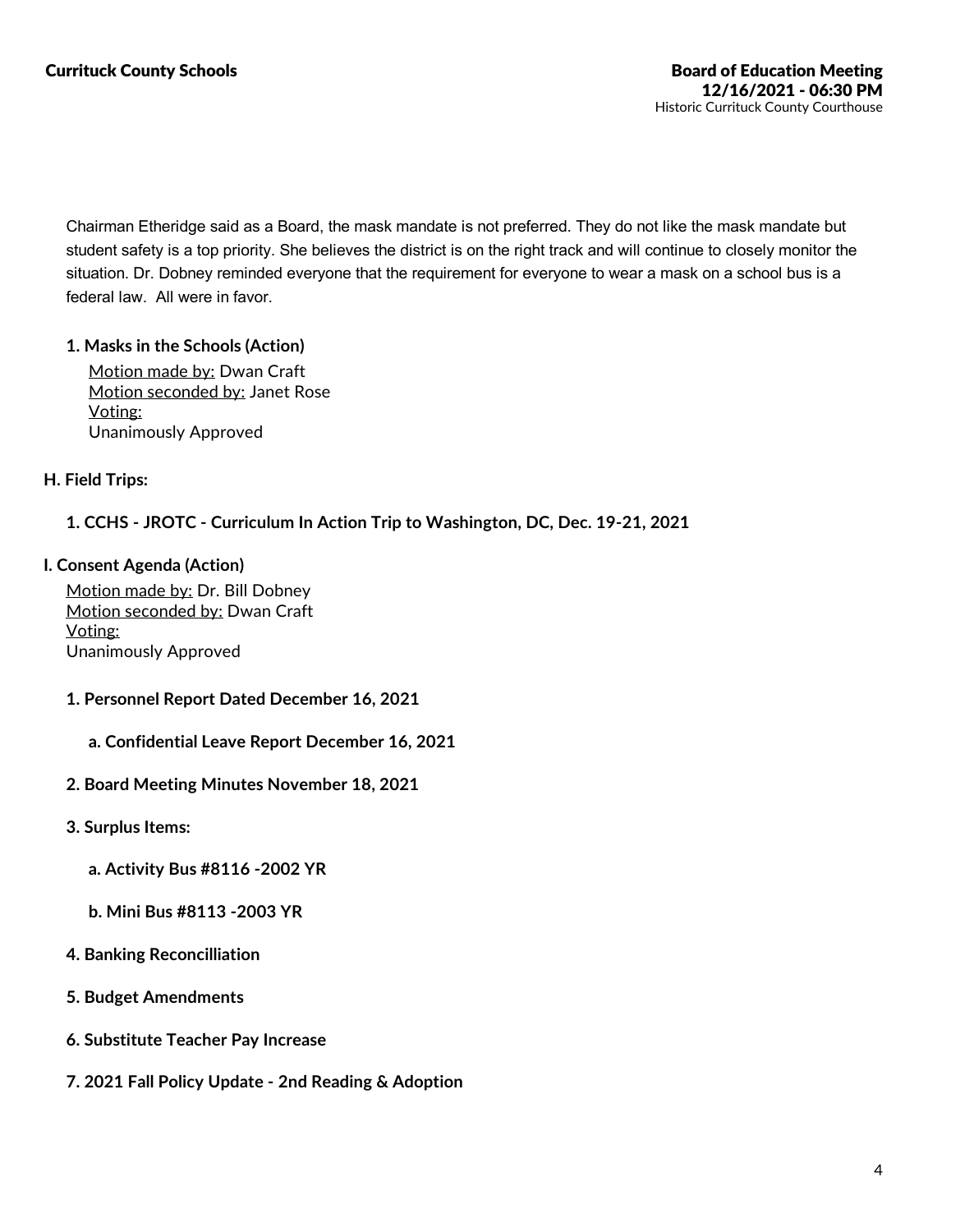- **a. 1310/4002 Parental Involvement**
- **b. 1510/4200/7270 School Safety**
- **c. 1720/4030/7235 Title IX Nondiscrimination on the Basis of Sex**
- **d. 2125/7315 Confidential Information**
- **e. 2302 Remote Participation in Board Meeting**
- **f. 3225/4312/7320 Technology Responsible Use**
- **g. 3410 Testing and Assessment Program**
- **h. 3420 Student Promotion and Accountability**
- **i. 3460 Graduation Requirements**
- **j. 4050 Children of Military Families**
- **k. 4120 Domicile or Residence Requirements**
- **l. 4152 Unsafe School Choice Transfer**
- **m. 4300 Student Behavior Policies**
- **n. 4316 Student Dress Code**
- **o. 4400 Attendance**
- **p. 4700 Student Records**
- **q. 4720 Student Surveys**
- **r. 5020 Visitors to the Schools**
- **s. 5022 Registered Sex Offenders**
- **8. 2021 Fall Policy Update -1st Reading**
	- **a. 5210 Distribution & Display of Non-School Material**